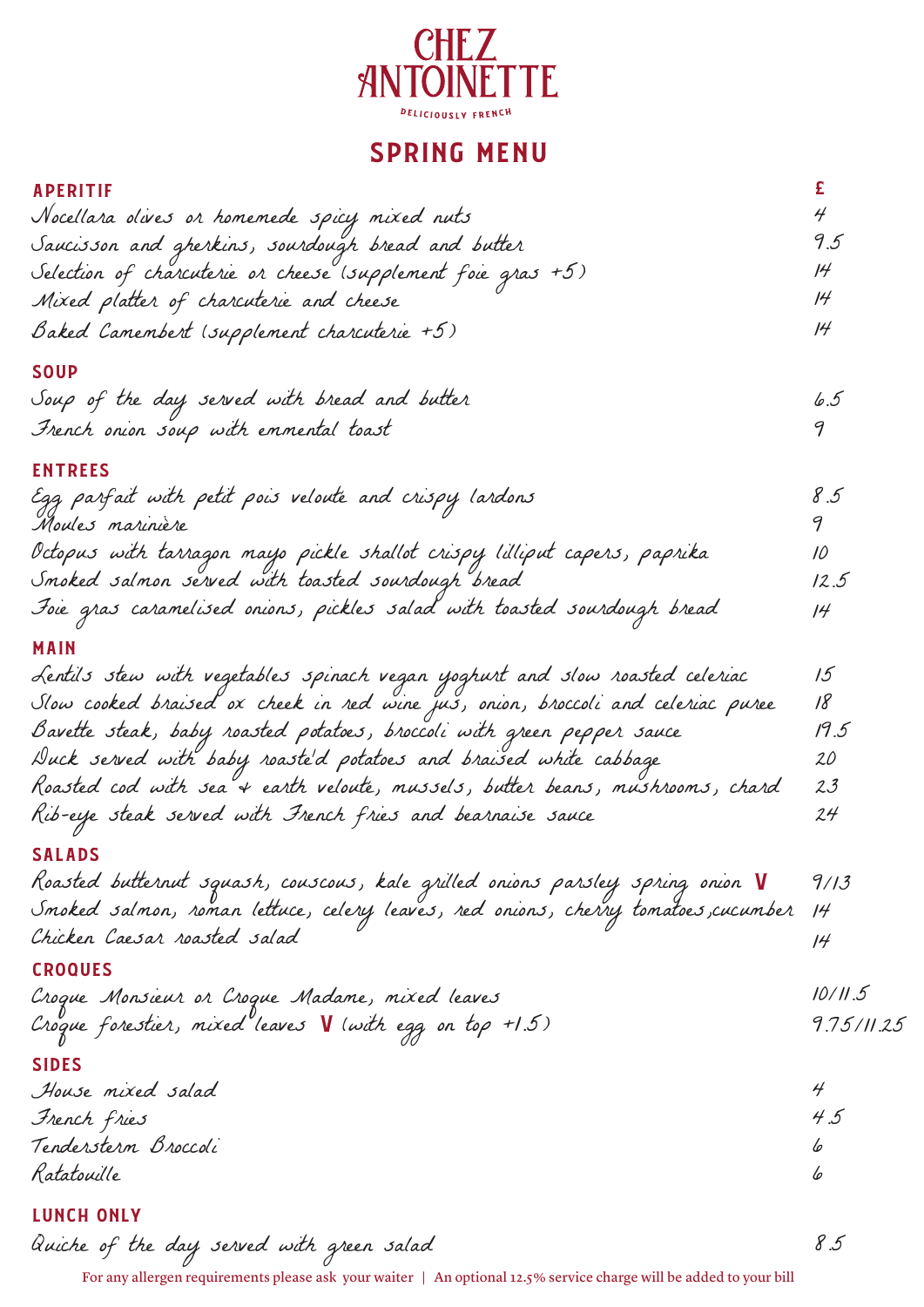

#### HOMEMADE DESSERTS

| Homemade Brioche from the deli                        | from | 3.5 |
|-------------------------------------------------------|------|-----|
| Antoinette's chocolate cake GF                        |      | 6   |
| Pear and Almond tart                                  |      | 6   |
| Lemon Tart                                            |      | 6   |
| Tart tatin and crème fraiche                          |      | 6   |
| Cake of the Day (Ask the waiter for details)          |      |     |
| Mille-feuille                                         |      | 6.5 |
| -Add a scoop of ice cream with your dessert +2.5 $\,$ |      |     |

#### ICE CREAM AND SORBET

Chocolate Vanilla Rum Raisin Strawberry Raspberry sorbet Lemon sorbet

# DESSERT WINE

Monbazillac Château Grange-Neuve<br>glass 12,5cl £7.5<br>bottle 50cl £29 glass 12,5cl £7.5 Armagnac Darroze 8YO £13 bottle 50cl £29 Calvados Pere Magloire £12 Port Red Dows 7,5cl Lle Green Chartreuse £10

Glass of Champagne Ayala brut majeur £13 (12.5cl)

3.5/5.5/7

£